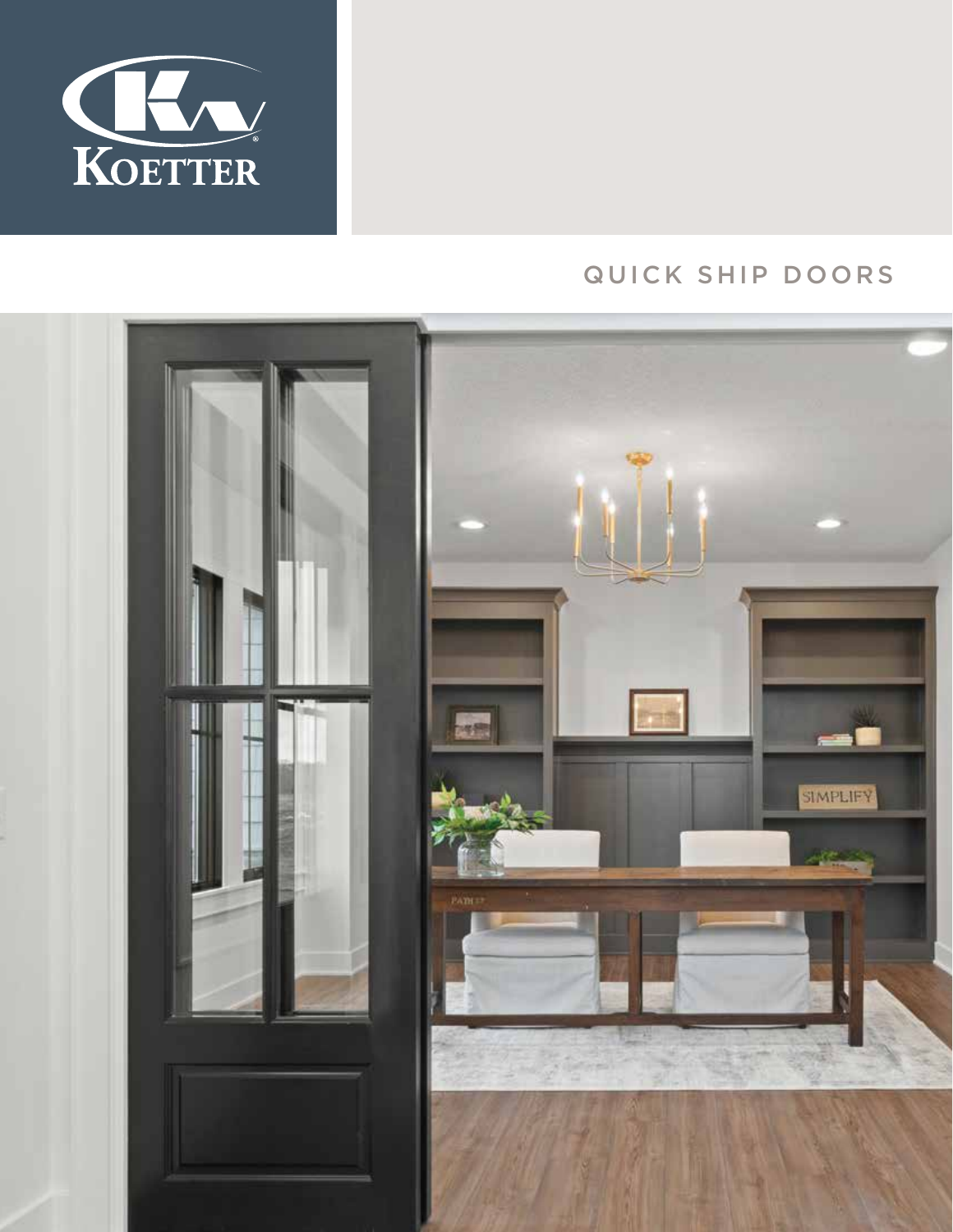## QUICK SHIP DOOR PROGRAM



### INTERIOR PANEL DOORS







KW3000

KW4000



#### 1<sup>3</sup>/<sub>8</sub>" RAIL & PANEL COMBINATIONS Images are shown at 25% of size.

*NOTE: Due to expedited lead time, once order is placed, cancellations and/or changes cannot be accepted.*



### 13/4" RAIL & PANEL COMBINATIONS Images are shown at 25% of size.







KW5020 KW6000 KW6040

\*Only available with D13-403 or D23-403 rail and panel options.





KW5000











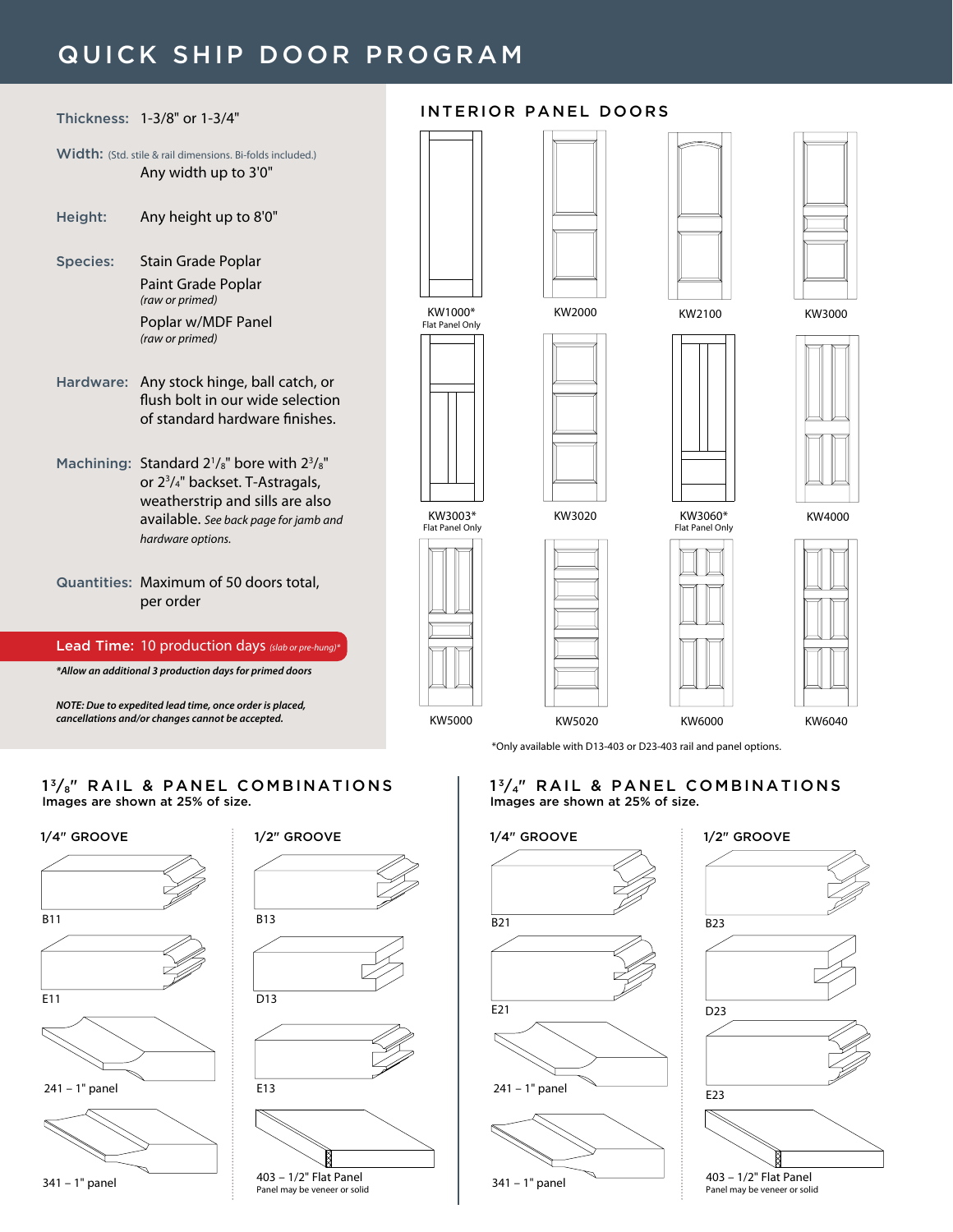## QUICK SHIP DOOR PROGRAM

### INTERIOR LITED DOORS







 $\mathbf{z}$ ý,  $\theta$ ú,





GLASS OPTIONS

Lited doors are available with standard clear tempered glass or opal (frosted glass).



Clear Opal *(Frosted)*

#### $1\frac{3}{8}$ " RAIL & GLASS COMBINATIONS Images are shown at 25% of size.



B1G - 1-3/8" with 1/4" glass



## AVAILABLE SPECIES







Poplar - Paint Grade Poplar w/ MDF Panels

Poplar w/ MDF Panels - Primed

Photography does not represent all of the natural variation in grain and color that will occur in the production of a complete door package.



Images are shown at 25% of size.

 $1^3/4$ " RAIL & GLASS COMBINATIONS

B2G - 1-3/4" with 1/4" glass



E1G - 1-3/8" with 1/4" glass E2G - 1-3/4" with 1/4" glass